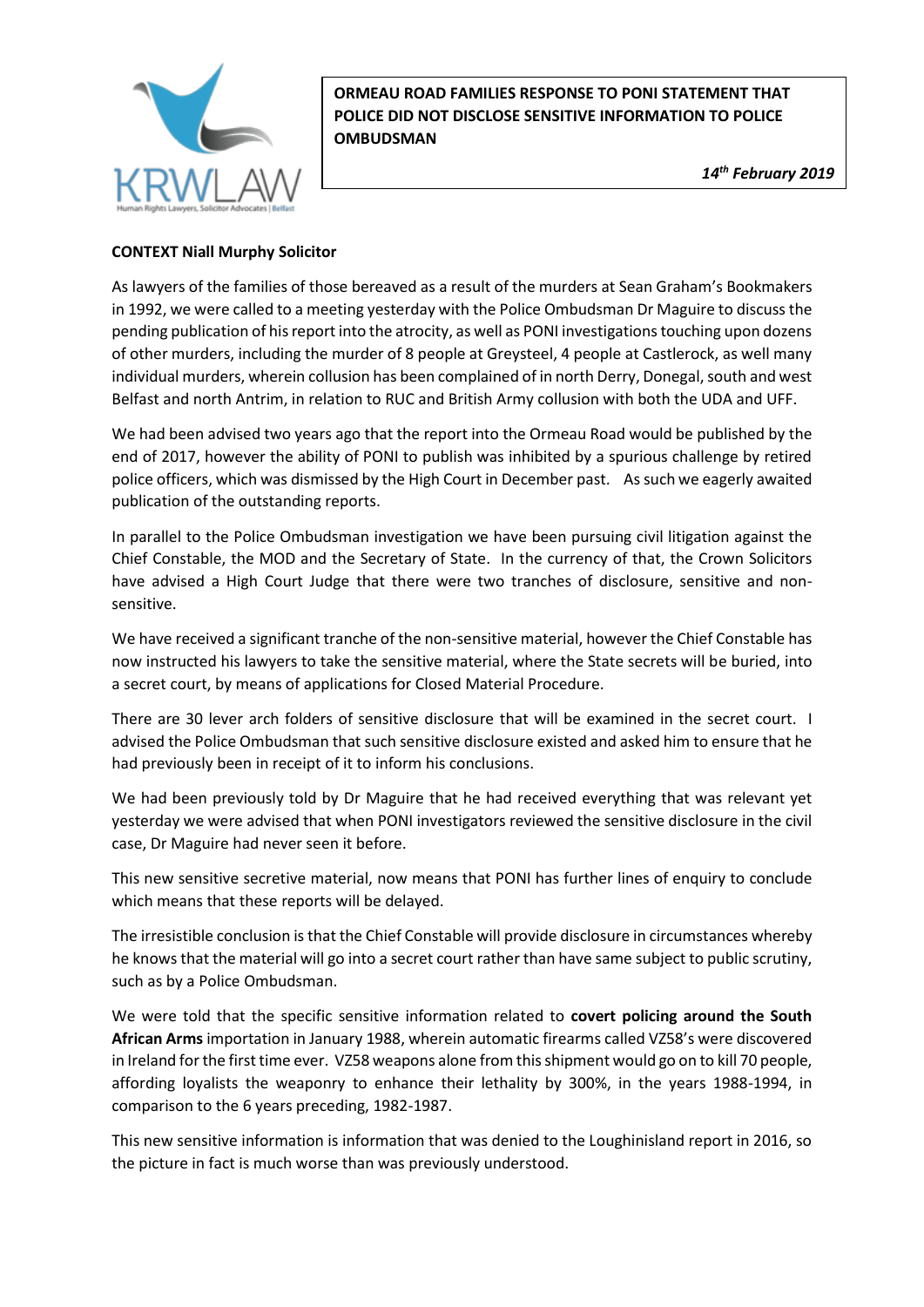

### **OVERVIEW**

We have been instructed by many families bereaved as a result of VZ58 weapons, that they collectively consider that today's news, is a policy designed to ensure that Dr Maguire does not get to publish his reports.

That 20 years after the Good Friday Agreement, there are still dark forces who are trying to undermine the office of the Police Ombudsman.

In recent weeks and months, bereaved families have had to

- Endure the spectacle of retired Special Branch officers attempting to undermine the statutory powers of the Police Ombudsman.
- Listen to former Special Branch officers (many of whom refused to co-operate with the Police Ombudsman) in their selfish and vain attempts to defend the indefensible, the truth of collusion.
- Witness the appalling spectacle of the arrest of two journalists, Trevor Birney and Barry McCaffrey, for having the temerity to expose the truth of collusion and the role of RUC handling of State Agents.

Families consider that all of these initiatives are part of a co-ordinated organised systemic policy, which emanate from the same dark source. That the current PSNI senior command are embroiled in this obfuscation, causes serious concern. The police excuse of '*human error', 'lack of knowledge and experience'* and '*archaic IT systems'*, is not good enough.

#### **Errors and ignorance is not a defence.**

Whether this incident is motivated by a maelstrom of incompetence or more concerningly is the outworking of a Machiavellian deception, either scenario is not good enough and undermines confidence in policing.

There is an established pattern now:

- De Silva had access to more intelligence than Judge Cory.
- Judge Cory had access to more intelligence than Stevens 3.
- Stevens 3 had access to more intelligence than Stevens 1 and 2.
- Maguire 2019 had access to more intelligence than Maguire 2016.
- Maguire 2016 had access to more intelligence than the HET.

Geraldine Finucane warned as recently as Monday of this week, on the 30<sup>th</sup> Anniversary of the murder of her husband Pat Finucane, of the dangers in trusting the State to tell the truth about the past, especially with regards to the disclosure of relevant material.

Her prescient warning took only 48 hours to come to pass.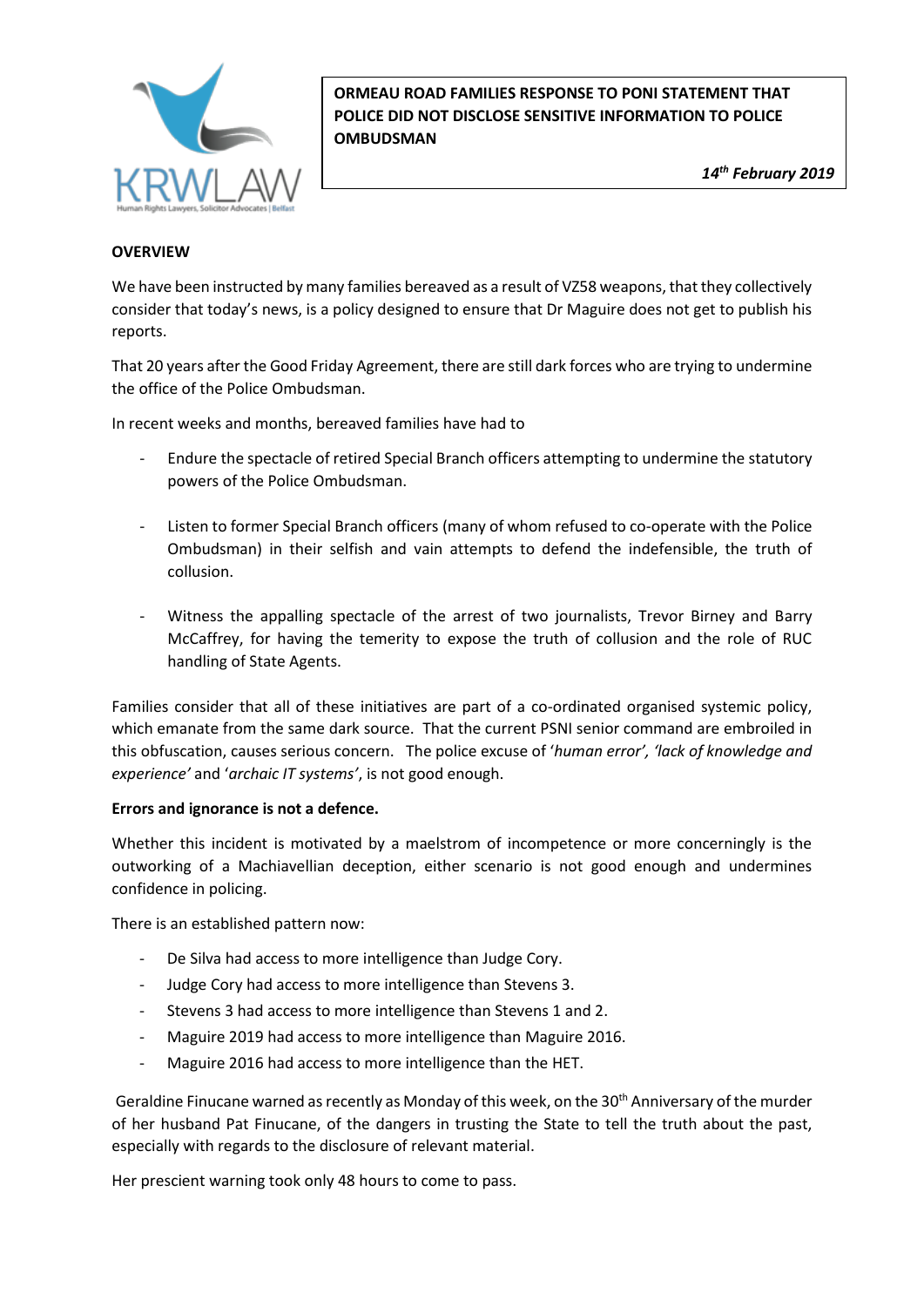

## *LIES*

## **The Sean Graham Families**

As families, we consider that we have been subjected to more lies.

These lies do not occur in a vacuum, we have been lied to before and other families have been lied to.

- 1. In the HET report that we received in 2010, the families were told that interview notes of two suspects that had been arrested in possession of the Browning 9mm had been destroyed. This was not true. We accessed records in the Public Records Office, and discovered that the interview notes were wholly intact!
- 2. Further PRONI records disclosed a ballistics report<sup>1</sup> confirmed that the Browning 9mm was mechanically sound and noted no evidence of its having been modified at any stage. This disclosed fact rendered as a lie, an assertion by the PPS<sup>2</sup>, in directing no prosecution against police officers referred for prosecution as a result of Stevens 3<sup>3</sup>, that the Browning 9mm had been deactivated by the RUC, having been handed over by self-confessed Special Branch agent, Billy Stobie.
- 3. The HET report also told us that the VZ58 weapon had been destroyed<sup>4</sup>. However throughout the carriage of the Police Ombudsman investigation, we were then shocked and devastated to hear in May 2015 that the weapon used to murder our loved ones, had in fact been proactively requested as a trophy of war, by the Imperial War Museum in London<sup>5</sup>. The HET report advised that there was no prospect of any further convictions as early as March 1994, hence an authorised disposal order, which further infers to us that informers were being protected from day one.
- 4. We also now know that the gunman was identified immediately within 20 minutes as picked out at an ID parade within a week. We were told in the HET report that the witness, witness F had been *'known to be affiliated to a republican group and had been interviewed and charged in relation to a republican murder'<sup>6</sup>* . Whereas we were told this in 2010, it was only upon receipt of disclosure in our civil case in August 2018 that we became aware of Witness F's identity. He has NEVER been charged in relation to a republican murder and has a completely clear criminal record and is a person of impeccable character. This is perhaps the most egregious of all of the lies.

#### **George Hamilton should not retire, he should resign.**

**.** 

<sup>&</sup>lt;sup>1</sup> Mr Leo Rossi see page 248 of the depositions of R v Paisley and Webb

<sup>&</sup>lt;sup>2</sup> PPS letter 25<sup>th</sup> June 2007 at paragraphs 24 and 25

<sup>&</sup>lt;sup>3</sup> Stevens 3 17<sup>th</sup> April 2003

<sup>4</sup> Page 37 HET report 2010

<sup>&</sup>lt;sup>5</sup> Imperial War Museum 4<sup>th</sup> June 2015

<sup>6</sup> Page 27 HET report 2010